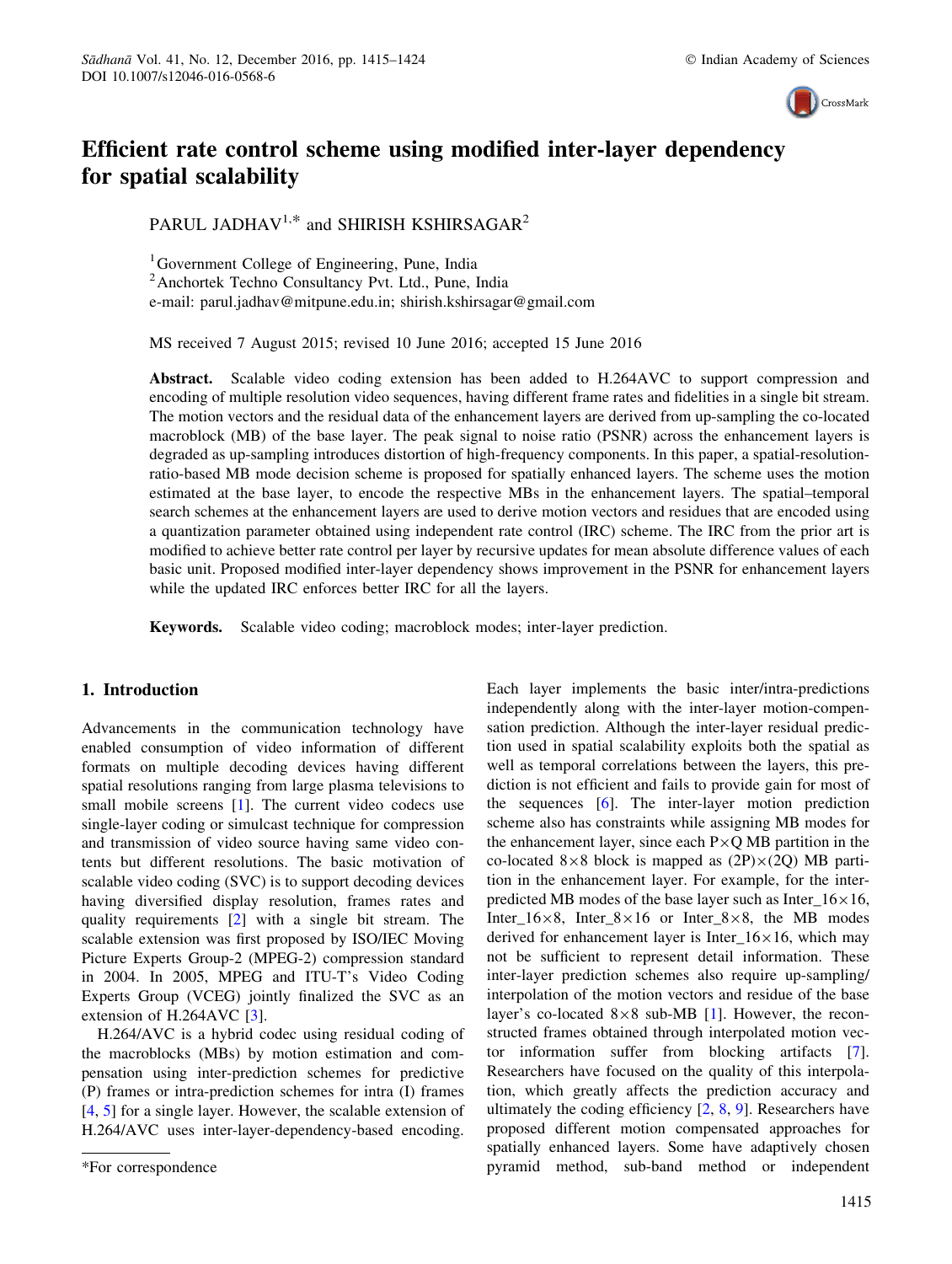encoding method to improve the coding performance with extended edge prediction to reduce block artifacts [10]. However, this method demands encoding of the extra side information [11] specifying the optimal motion compensated method being used and creates bit rate overhead when quantization step size of the base layer is larger than that of the enhancement layer.

While encoding the enhancement layer, inter-layer inter prediction shows degradation of the peak signal to noise ratio (PSNR) due to (1) limitations of assigning MB modes for enhancement layer, (2) the minimum MB partition as Inter\_8 $\times$ 8 and (3) use of up-sampling/interpolation of the motion vectors and residue. The proposed scheme in this paper uses improved MB mode decision scheme for the enhancement layer and avoids the use of up-sampling and multiloop decoding. A spatial-resolution-ratio-based MB mode decision scheme is proposed to estimate MB modes at the enhancement layers. The motion vectors and residue for this derived MB are obtained through a spatial–temporal search scheme at the enhancement layer. These encoded motion vectors and residue bits are then controlled with an efficient independent rate control (IRC) scheme [12] using bit calculation model and the rate controller. This IRC scheme focuses on bit budget allocation and its availability to every basic unit in a group of pictures (GOP) for each frame in the respective layer. Further, this paper proposes modifications to this scheme, to recursively update the mean absolute difference (MAD) parameters and the quadratic rate-distortion model parameters of each basic unit, for all the layers independently.

This paper attempts to provide a simplified motion search scheme while maintaining or improving the coding efficiency for spatial scalability with better rate control. The resulting encoded bit stream is in the standard SVC syntax.

The contents of the paper are as follows. Section 2 describes the existing concepts of inter/intra-layer prediction. Section 3 includes the proposed modified inter-layer prediction scheme along with IRC scheme for spatial scalability. Section 4 provides the experimental results comparing the existing inter-layer prediction and modified inter-layer prediction schemes. Section 5 includes conclusion and a list of references is provided.

# 2. Inter-layer prediction in scalable video coding

The scalable extension of H.264/AVC specifies a layered structure for spatial, temporal, quality and combination scalabilities as per the requirements of the application. Each layer uses an independent hierarchical motion prediction structure along with the inter-layer motion-compensated predictions [1]. The inter-layer prediction scheme exploits the redundancy between the spatial layers for motion and texture data. H.264 SVC stream indicates the enhancement layer inter-layer dependency by flags like the base mode



Figure 1. (a) Co-location of enhancement layer MB to base layer MB partition for dyadic spatial scalability. (b) Enhancement layer MB mode assigned from co-located  $8\times8$  block of base layer.

flag, inter-layer residue prediction flag and inter-layer motion prediction flag  $[1-3, 11]$ . In such cases, the MB mode, motion vectors and reference picture indices are to be inferred from the co-located  $8\times 8$  MB from the reference layer as shown in figure 1.

Additional details of inter-layer prediction schemes are as below [1, 8, 13].

#### 2.1 Inter-layer intra-prediction

For a  $16\times16$  MB in the enhancement layer, if the base mode flag is equal to 1 and if its co-located MB partition  $(8\times8)$  in reference layer (base layer) MB is intra-coded, then it is coded as an INTRA-BL mode. The residue for this MB in the enhancement layer is obtained by taking the difference between the original MB in the enhancement layer and up-sampled decoded and reconstructed co-located MB partition in base layer [1, 2, 8, 13]. However, this increases the complexity of the decoder.

#### 2.2 Inter-layer inter-prediction

Similarly, if the co-located MB partition in the reference layer is coded using inter-mode, then the MB in the enhancement layer is coded as Inter  $16\times16$ , Inter  $16\times8$ , Inter\_8 $\times$ 16 or Inter\_8 $\times$ 8 depending on the motion vectors of the co-located  $8\times8$  block as shown in table 1. These MB modes assigned to the enhancement layers are based on upsampled MB partition of the co-located  $8\times8$  block of the reference layer (base layer) shown in figure 1 and as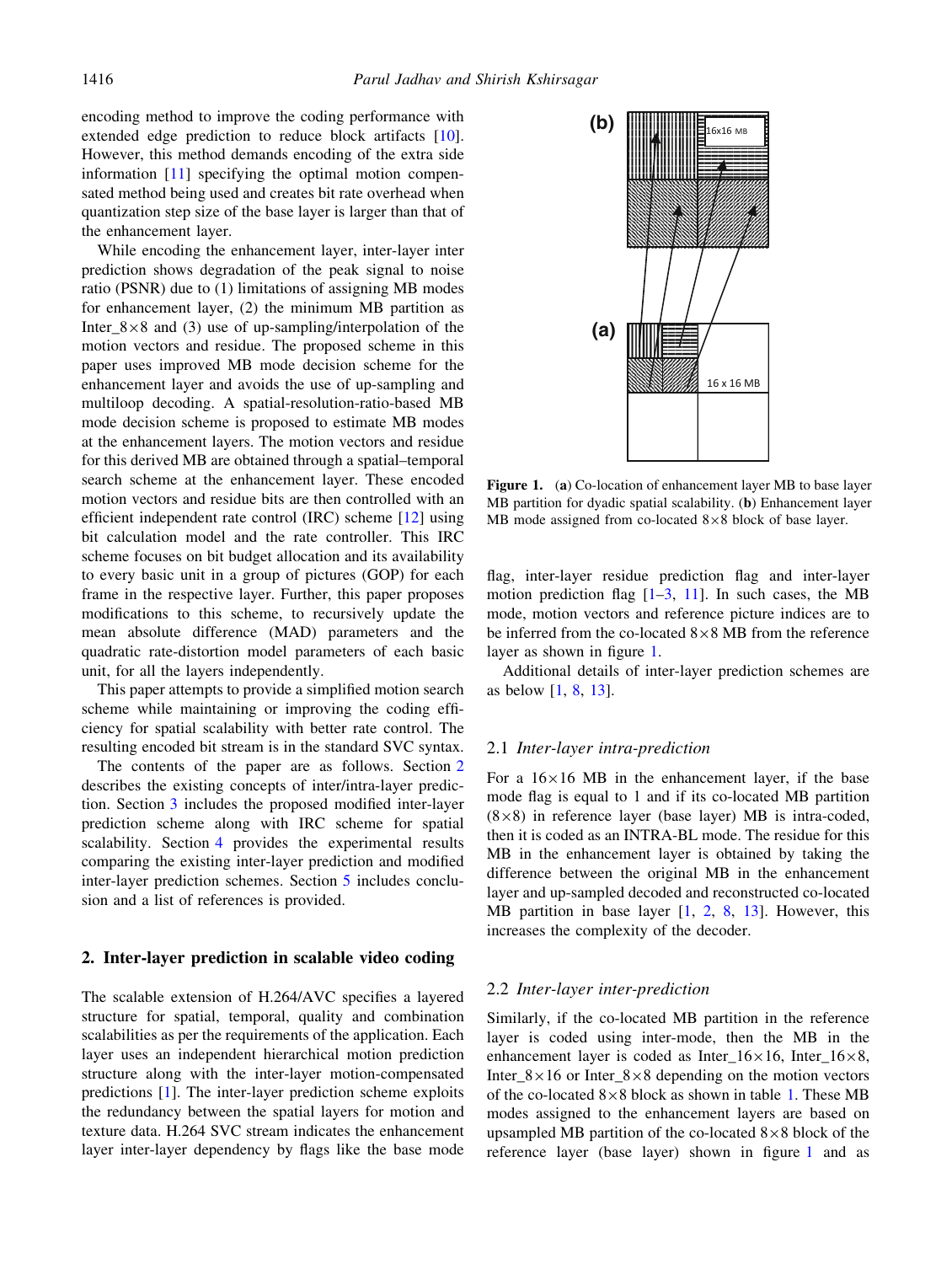Table 1. MB mode assignment for enhancement layers with EILD scheme and proposed MILD scheme.

|                       |                                                         | Enhancement layer MB<br>mode |                           |  |
|-----------------------|---------------------------------------------------------|------------------------------|---------------------------|--|
| Base layer<br>MB mode | Base layer co-<br>located $8 \times 8$ block<br>MB mode | EILD<br>prediction           | <b>MILD</b><br>prediction |  |
| Inter $16\times16$    | Inter $8\times8$                                        | Inter_ $16\times16$          | Inter_ $16 \times 16$     |  |
| Inter $16\times8$     | Inter $8\times8$                                        | Inter $16\times16$           | Inter $16\times8$         |  |
| Inter $8 \times 16$   | Inter $8\times8$                                        | Inter $16 \times 16$         | Inter $8 \times 16$       |  |
| Inter $8 \times 8$    | Inter $8\times8$                                        | Inter $16 \times 16$         | Inter $8 \times 8$        |  |
| Inter $8\times4$      | Inter $8\times4$                                        | Inter $16\times8$            | Inter $8\times4$          |  |
| Inter $4 \times 8$    | Inter $4 \times 8$                                      | Inter $8 \times 16$          | Inter $4 \times 8$        |  |
| Inter $4\times4$      | Inter $4 \times 4$                                      | Inter $8\times8$             | Inter $4\times4$          |  |

defined by G.8.6.1.3 in [11]. The residue for this MB (MB mode derived as explained above) is obtained by taking the difference between the residues obtained through motion compensation of the MB in the enhancement layer and upsampled prediction residue of the co-located MB partition in the base layer. This residue and the up-sampled motion vectors of the co-located base layer MB are encoded using reference layer indices [1, 2, 8, 13].

Also since the base layer's quantized motion vectors and residue data are used for encoding the enhanced layers, it demands higher quality for the base layer. When the lower spatial layer has good quality, the enhancement layer's quality is highly affected by the existing up-sampling method within the given constraints of the available bandwidth [14]. This noise may get pronounced under stringent bit-rate constraints as more texture bits are needed for encoding enhancement layers.

#### 3. Proposed prediction method

# 3.1 Modified inter-layer prediction

The motion estimation and compensation can be carried out independently for each enhancement layer by disabling the inter-layer dependency. But this may reduce the speed of encoding, since it is carried out independently for all the layers and all the MBs separately. In the proposed modified inter-layer dependency (MILD) scheme, the inter-layer dependency is disabled, but the MB mode estimated at the base layer along with the intra-modes are used to estimate the motion of the respective MBs for the enhancement layers. The base layer is encoded using single-layer encoding techniques [4, 5]. For encoding the MB for enhancement layers, base layer MB modes are assigned to the enhancement layer MBs by identifying the co-located MB partition in the base layer using  $(1)$ – $(4)$  and as shown in figure 2. For dyadic spatial scalability, the enhancement layer MB is mapped with the base layer MB for MB mode decision as shown below.



Figure 2. (a) Assignment of base bayer MB modes to enhancement layer MBs. (b) Enhancement layer MB mode derived from co-located  $16\times16$  MB from base layer.

 $Base<sub>MBROW</sub> = Enh<sub>MBROW</sub>/ScaleSize$  (1)

$$
BaseMBCOLUMN = EnhMBCOL/ScaleSize
$$
 (2)

$$
BaseMB = EnhMBROW * KBC + EnhMBCOL (3)
$$

where

$$
ScaleSize = \frac{enhancement layer width}{base layer width} \tag{4}
$$

 $K_{BC}$  = base layer width.

 $Base<sub>MB</sub> = base MB number.$ 

 $Enh<sub>MRROW</sub> = enhancement layer MB row number.$ 

 $Enh_{MBCOL} =$  enhancement layer MB column number.

 $Base<sub>MBROW</sub> = base layer MB row number.$ 

 $Base<sub>MECOLUMN</sub> = base layer MB column number.$ 

With MILD scheme, the MB mode assignment for the enhancement layer MBs includes Inter  $16\times16$ , Inter\_16 $\times$ 8, Inter\_8 $\times$ 16, Inter\_8 $\times$ 8, Inter\_8 $\times$ 4, Inter\_4 $\times$ 8 and Inter  $4\times4$ . Table 1 compares the MB mode assignment for an enhancement layer MB with existing inter-layer dependency (EILD) and MILD prediction techniques. This scheme at the enhancement layers has enabled the use of smaller MB partitions.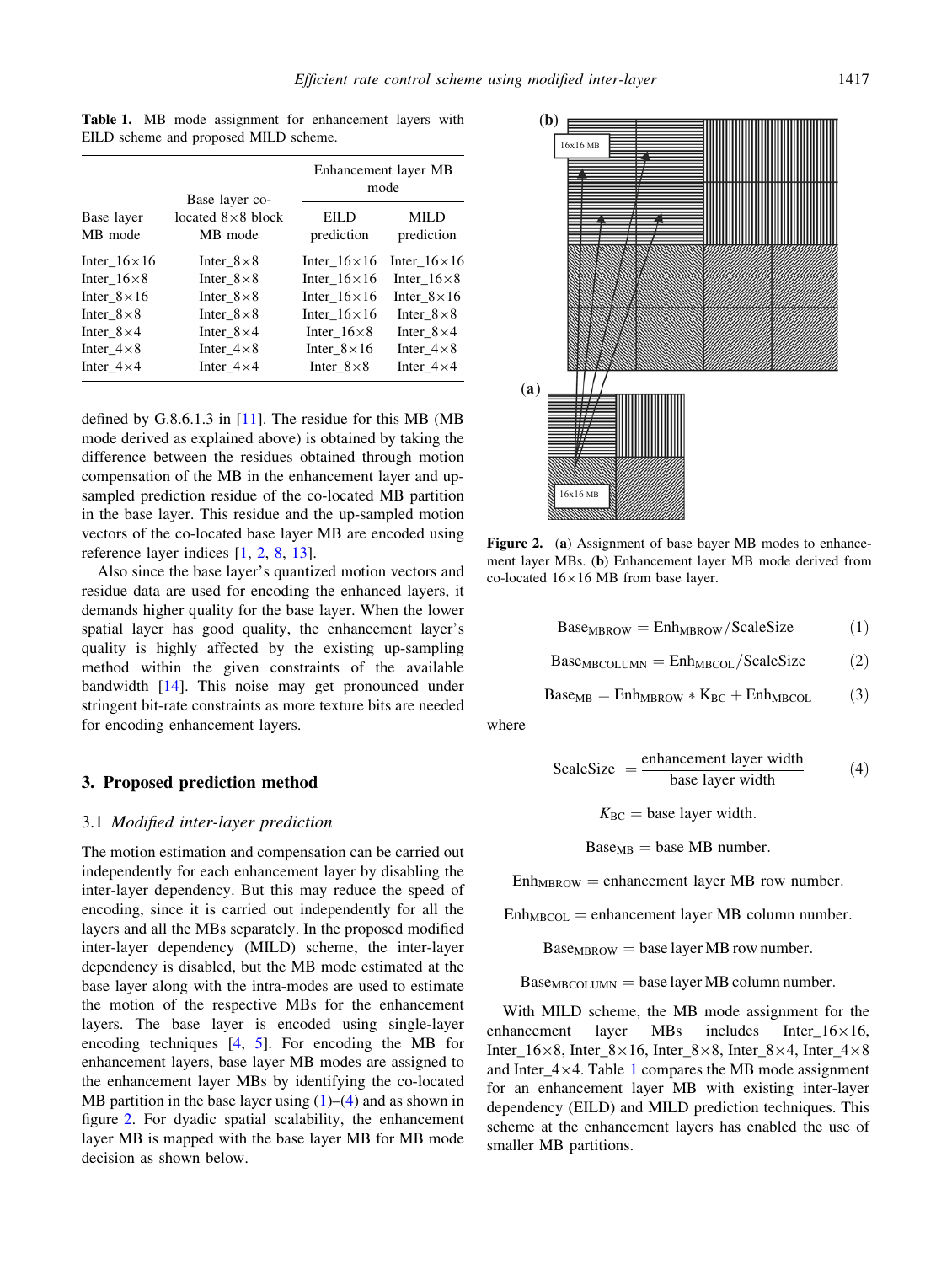

Figure 3. Flowchart for mode decision for MB at the enhancement layer.

The enhancement layer MB is assigned the MB mode of the co-located  $16\times16$  base layer MB. If this new MB mode is inter-predicted, then the motion is estimated at the enhancement layer using temporal prediction to arrive at the best match with the lowest cost using Lagrange method  $[15]$ . This cost is compared with the cost computed using spatial INTRA\_ $16\times16$ , INTRA\_8 $\times8$ , INTRA\_4 $\times4$  and skip mode to decide the MB mode for the enhancement layer MB as shown in figure 3. If the new MB mode is intra-coded, then the best match is estimated using skip/ spatial intra-modes. The MB mode having the least R-D cost among SKIP mode, INTRA\_ $16\times16$ , INTRA\_8 $\times8$  and INTRA  $4\times4$  is used for encoding. The residue information and the motion vectors thus obtained are encoded using a quantization parameter (QP) obtained by modified IRC scheme as shown in figure 4.

For EILD, the residue of the enhancement layer MB mode (derived from co-located  $8\times 8$  sub-MB of base layer) is obtained using temporal search at enhancement layer. The constraints mentioned above for MB mode assignment for enhancement layer along with the quality of upsampling/interpolation limit the performance of EILD. This MILD method uses the best estimated MB partition from base layer or spatial layer and determines the motion vectors and residual data at the enhancement layer, increasing the precision of motion estimation and compensation.

# 3.2 IRC

In video communication, the rate control schemes ensure that the bit stream is encoded with the maximum possible PSNR and is utilizing the available bandwidth. This is rate distortion optimization (RDO). The rate control algorithms focus on maintaining the bit rate constant while improving the quality of the video signal for the available channel bandwidth. The SVC reference software—Joint Scalable Video Model (JSVM) 9.19.15 provided rate control scheme for a base layer. IRC is used to extend the rate control for the enhancement layers.

As per the syntax suggested in the spatially scalable video encoding scheme [11], each frame (spatially enhanced) gets encoded for every layer before encoding the next frame in the sequence. IRC works separately for all the layers, and the bit budget is allocated per frame per GOP as per the bit rate assigned to a layer. The first I and P frame is encoded using initial QP. Each frame utilizes some actual bits as per the complexities involved, and accordingly the target bits are updated after encoding every frame in every GOP for every layer. This update of target bits for a frame conforms to the hypothetical reference decoder (HRD) [12, 16]. It is based on the parameters such as layer bandwidth, remaining bits available considering the GOP bit budget, the current buffer fullness, the complexity of the previous basic unit and the lower and upper bounds of the target bits. Finally, these target bits are used to compute QP using the quadratic rate-distortion model. However, in the earlier art, for computing QP for each frame, the quadratic rate-distortion model parameters X1, X2 and MAD parameters C1, C2 controlling the target bits were not updated separately as per the layers. The buffers stored the history of these parameters for the frames in SVC encoding sequence. It led to inaccuracy for determining QP for each frame creating errors in the bit budget allocations per frame per layer. It showed inconsistency for the base layer's performance across both the EILD and MILD algorithms. The EILD and MILD are the techniques used for encoding enhancement layers and hence, irrespective of these implementations, the base layer's PSNR and bit rate performance should be the same. Hence, the IRC was modified to isolate the buffers associated with QP calculations. The modified IRC updates the X1, X2, C1 and C2 parameter independently for every frame taking into account the history of QP and bits required for encoding the frame for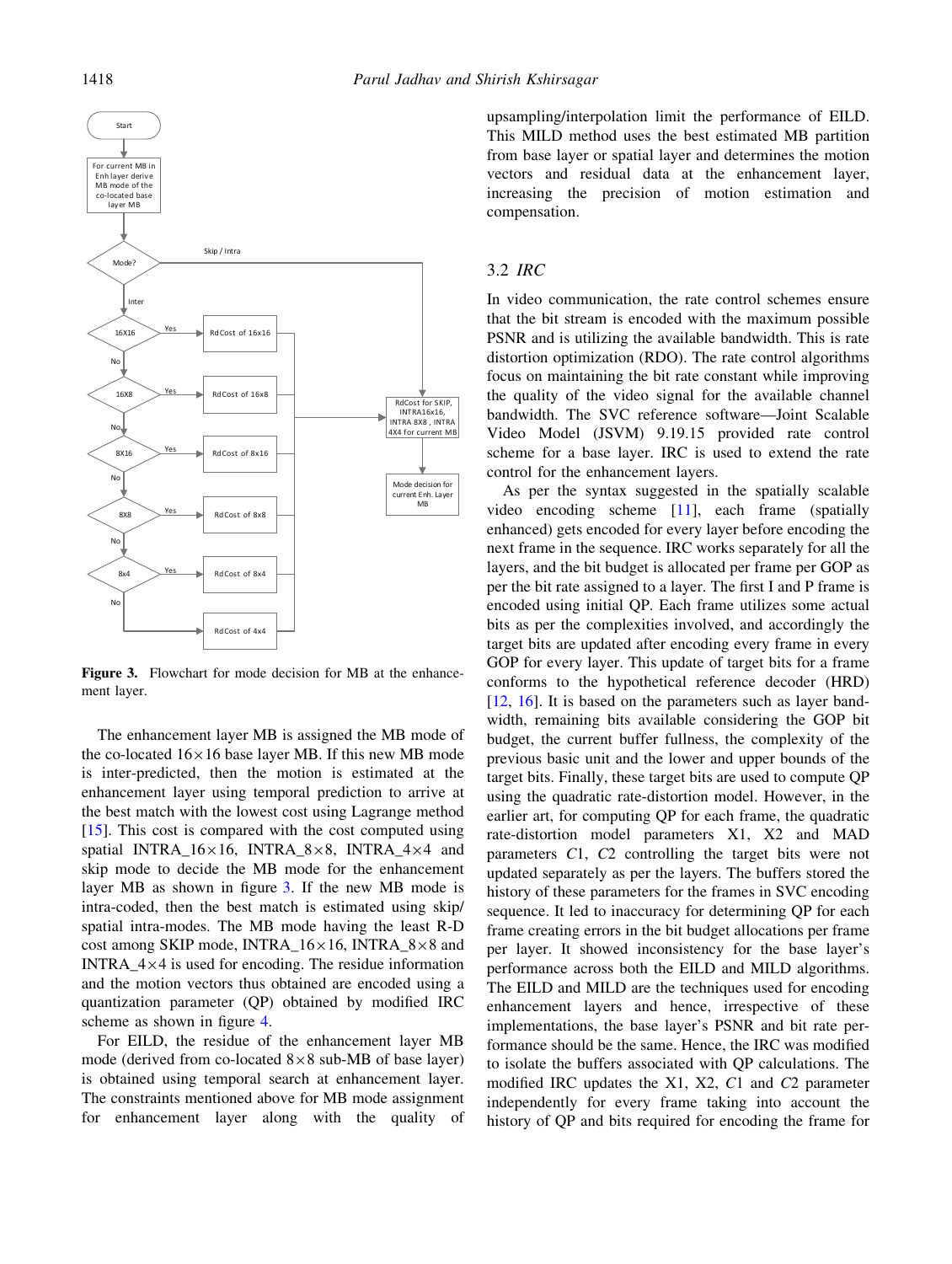

Figure 4. Proposed MILD scheme within SVC.

the respective layer. Thus, the QP is determined independently as explained below in Step 4.

The steps for IRC scheme for K spatially enhanced layers, for every ith frame in jth GOP are given as follows [12].

Step 1 Initialization

• The bits assigned per frame are the function of bit rate  $br(n_k)$  and frame rate  $Fr(n_k)$  for the respective kth layer

$$
bfr(n_k) = \frac{br(n_k)}{Fr(n_k)}\tag{5}
$$

• Current buffer fullness is initialized as

$$
Bc(n_{i,j,k}) = 0 \tag{6}
$$

where  $n_{i,j,k}$  is the *i*th frame in *j*th GOP in *k*th layer • The total bits allocated per GOP are

$$
TGOP(n_{i,j,k}) = \frac{br(n_k)}{Fr(n_k)} * N_{GOP} - Bc(n_{N_{GOP},j-1,k}) \quad (7)
$$

where  $N_{GOP}$  = number of frames in a GOP

• In the beginning, remaining bits are initialized to a value equal to the total bits allocated for the GOP

$$
Rembits(n_{1,j,k}) = TGOP(n_{i,j,k}) \tag{8}
$$

• To avoid abrupt changes in the visual quality of the frames, parameters such as lower bound  $LB(n_{i,j,k})$  and upper bound  $UB(n_{i,j,k})$  are used which are initialized as

$$
LB(n_{1,j,k}) = Rembits(n_{0,1,k}) * \frac{br(n_k)}{Fr(n_k)}
$$
(9)

$$
UB(n_{1,j,k}) = Rembits(n_{0,1,k}) * br(n_k) * \omega \qquad (10)
$$

where remaining bits of the  $(j-1)$ th GOP Rembits $(n_{0,1,k}) = 0$  and  $\omega = 0.9$ ;

Step 2 QP for first I frame: First I frame in the first GOP in every layer is encoded in  $N(n_{1,1,k})$  bits using initial QP, which is defined before

#### Step 3 Update

• From the next frame (i.e.,  $i = 2$ ) onwards the following parameters are calculated and updated

$$
\Delta B(n_{i,j,k}) = N(n_{i,j,k}) - bfr(n_k) \tag{11}
$$

where  $N(n_{i,j,k}) = \text{bits used for encoding the } i\text{th frame}$ in jth GOP in kth layer

- $\Delta B(n_{i,j,k})$  are the error bits, which are further used to compute target bits for the current coding frame.
- The video encoding standards have mentioned a virtual buffering mechanism to control the bit rate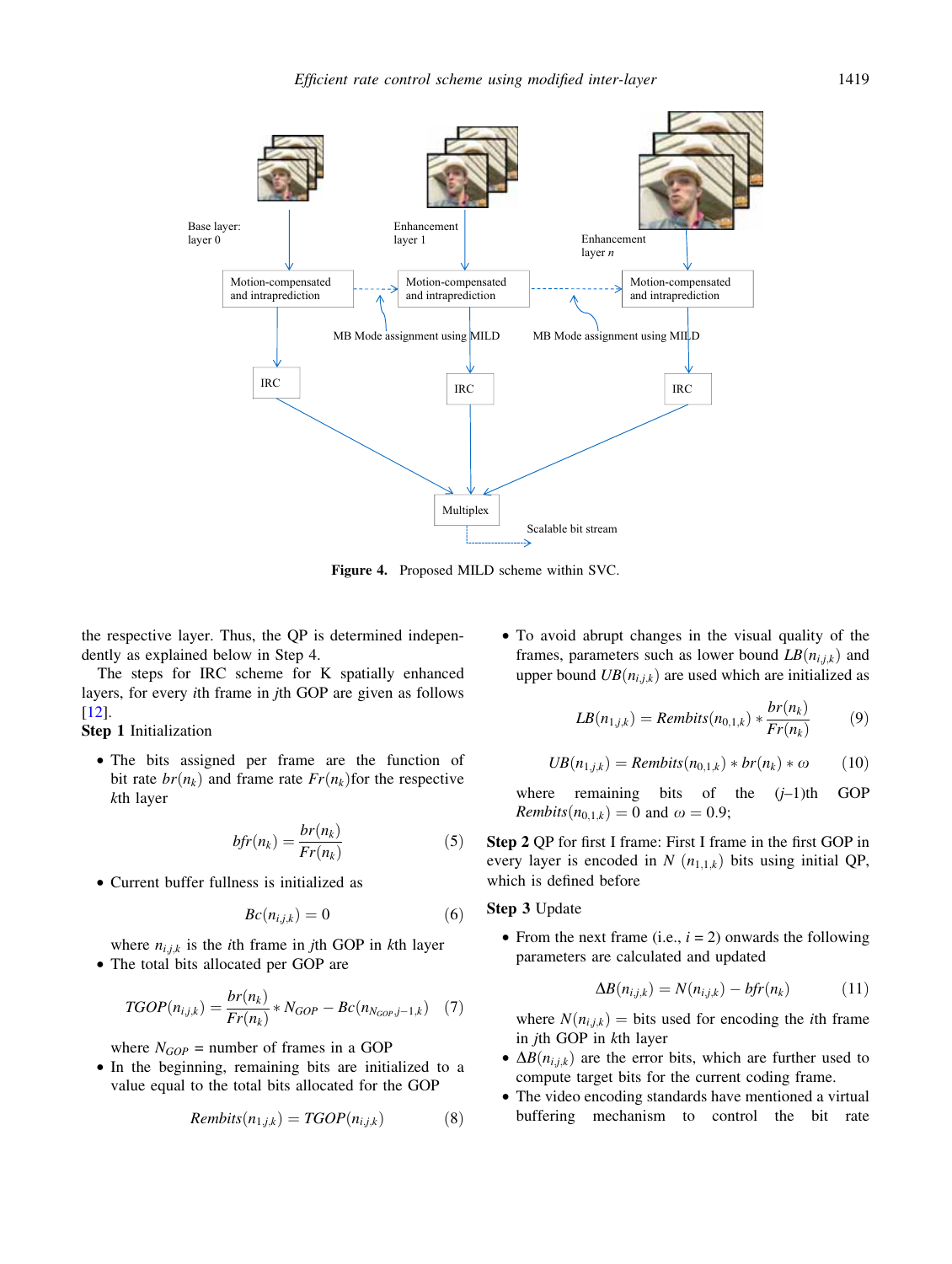fluctuations. The HRD would then decode the video frames without overflow or underflow. The current buffer fullness, the remaining bits with the GOP, the lower bound, the upper bound parameters and the target buffer level are updated as follows.

$$
Bc(n_{i,j,k}) = Bc(n_{i-1,j,k}) - \Delta B(n_{i-1,j,k})
$$
 (12)

$$
Bc(n_{0,j+1,k}) = Bc(n_{i,N_{GOP},k})
$$
 (13)

$$
Rembits(n_{i,j,k}) = Rembits(n_{i-1,j,k}) - N(n_{i-1,j,k}) \quad (14)
$$

$$
LB(n_{i,j,k}) = LB(n_{i-1,j,k}) - \Delta B(n_{i-1,j,k})
$$
 (15)

$$
UB1(n_{i,j,k}) = UB1(n_{i-1,j,k}) - \Delta B(n_{i-1,j,k}) \qquad (16)
$$

$$
UB2(n_{i,j,k}) = UB2(n_{i-1,j,k}) * \omega \qquad (17)
$$

$$
Tbl(n_{i,j,k}) = Tbl(n_{i-1,j,k}) - \frac{Tbl(n_{2,j,k})}{N_p - 1} \qquad (18)
$$

where  $Tbl(n_{i,j,k})$  is the target buffer level

 $N_p$  = number of P frames in the GOP.

• After coding the first P frame in jth GOP, the target buffer level is initialized as

$$
Tbl(n_{2,j,k}) = Bc(n_{2,j,k}) \qquad (19)
$$

• Target bits are the weighted combination of target bits allocated  $\tilde{R}(n_{i,j,k})$ , and computed target bits  $\hat{R}(n_{i,j,k})$ ,

$$
R(n_{i,j,k}) = \beta * \hat{R}(n_{i,j,k}), + (1 - \beta) * \tilde{R}(n_{i,j,k})
$$
 (20)

where  $\beta$  is a constant with a typical value of 0.75.

• Target bits allocated are

$$
\tilde{R}(n_{i,j,k}) = bfr(n_k) + \Upsilon * (Tbl(n_{i,j,k}) - Bc(n_{i,j,k}))
$$
\n(21)

where  $\Upsilon$  is a constant with a typical value of 0.5.

• Target bits computed are

$$
\hat{R}(n_{i,j,k}) = \frac{Rembits(n_{i,j,k})}{N_{p,r,i-1}} \tag{22}
$$

where  $N_{p,r,i-1}$  = number of P frames remaining.

• The target bits are further modified to achieve smooth visual effect using

$$
R(n_{i,j,k}) = (1 - LB(n_{i,j,k}) * 0.05) * R(n_{i,j,k})
$$
 (23)

• The target bits are further bounded using the lower bound and upper bound limits to conform to HRD

$$
R(n_{i,j,k}) = \max\left(\left(LB(n_{i,j,k}) - R(n_{i,j,k})\right)\right) \tag{24}
$$

$$
R(n_{i,j,k}) = \min\bigl(\bigl(LB(n_{i,j,k}) - R(n_{i,j,k})\bigr) \tag{25}
$$

#### Step 4 To compute QP

In the prior art, the parameters such as remaining bits, buffer fullness, lower bound limits, upper bound limits and target bits are updated iteratively for all the basic units, in all the GOPs in the respective layers (ith frame in jth GOP in the kth layer) as explained above.

As per the proposed modification in IRC technique, actual bits assigned to a basic unit using MAD of an ith frame in jth GOP is computed independently for all the layers. The quadratic rate-distortion model parameters X1, X2 for a frame are computed as per Eqs.  $(27)$  and  $(28)$ . They are a function of previous bits required, the previous QP assigned and window size (buffer size). These X1, X2 parameters are updated using a linear regression method [17] as shown below. These updates are done independently for all the layers to determine the  $Q_{step}$ , i.e., quantization step size.

$$
R(n_{i,j,k}) = \frac{X_1 * MAD_{i,j,k}}{Qstep^2} + \frac{X_2 * MAD_{i,j,k}}{Qstep}
$$
 (26)

 $X_2$ 

$$
=\frac{w\sum_{v=1}^{w}R(n_{i,j,k})^{v}-\left(\sum_{v=1}^{w}\left(Qstep_{i,j,k}^{v}\right)^{-1}\right)\left(\sum_{v=1}^{w}\left(Qstep_{i,j,k}^{v}*R(n_{i,j,k})^{v}\right)\right)}{w\sum_{v=1}^{w}\left(Qstep_{i,j,k}^{v}\right)^{-2}-\left(\sum_{v=1}^{w}\left(Qstep_{i,j,k}^{v}\right)^{-1}\right)^{2}}
$$
\n(27)

$$
X_1 = \frac{\sum_{\nu=1}^{w} \left( Qstep_{i,j,k}^{\nu} * R(n_{i,j,k})^{\nu} - X_2 * (Qstep_{i,j,k}^{\nu})^{-1} \right)}{w}
$$
\n(28)

where  $w = \text{buffer size}.R(n_{i,j,k})$  are the actual bits used for encoding the basic unit,  $Qstep_{i,j,k}^{\nu}$  is the quantization step size of an ith frame for the jth GOP of the kth layer. While computing Qstep from the above equation,  $MAD_{i,j,k}$  is not known and is predicted using previous frame in the jth GOP

$$
MAD_{i,j,k} = C1 * MAD_{i,j-1,k} + C2
$$
 (29)

where C1 and C2 are the two coefficients of the prediction model with initial values as 1 and 0, respectively. They are updated through linear regression method after coding each frame independently in the layers. Figure 5 shows the integration of IRC with MILD scheme.

# 4. Experimental results

The proposed technique was validated using SVC reference software—Joint Scalable Video Model (JSVM) 9.19.15. Rate control for the enhancement layer was implemented using the modified IRC scheme. The performance evaluation of the proposed MILD was tested on various benchmark video sequences shown in table 2.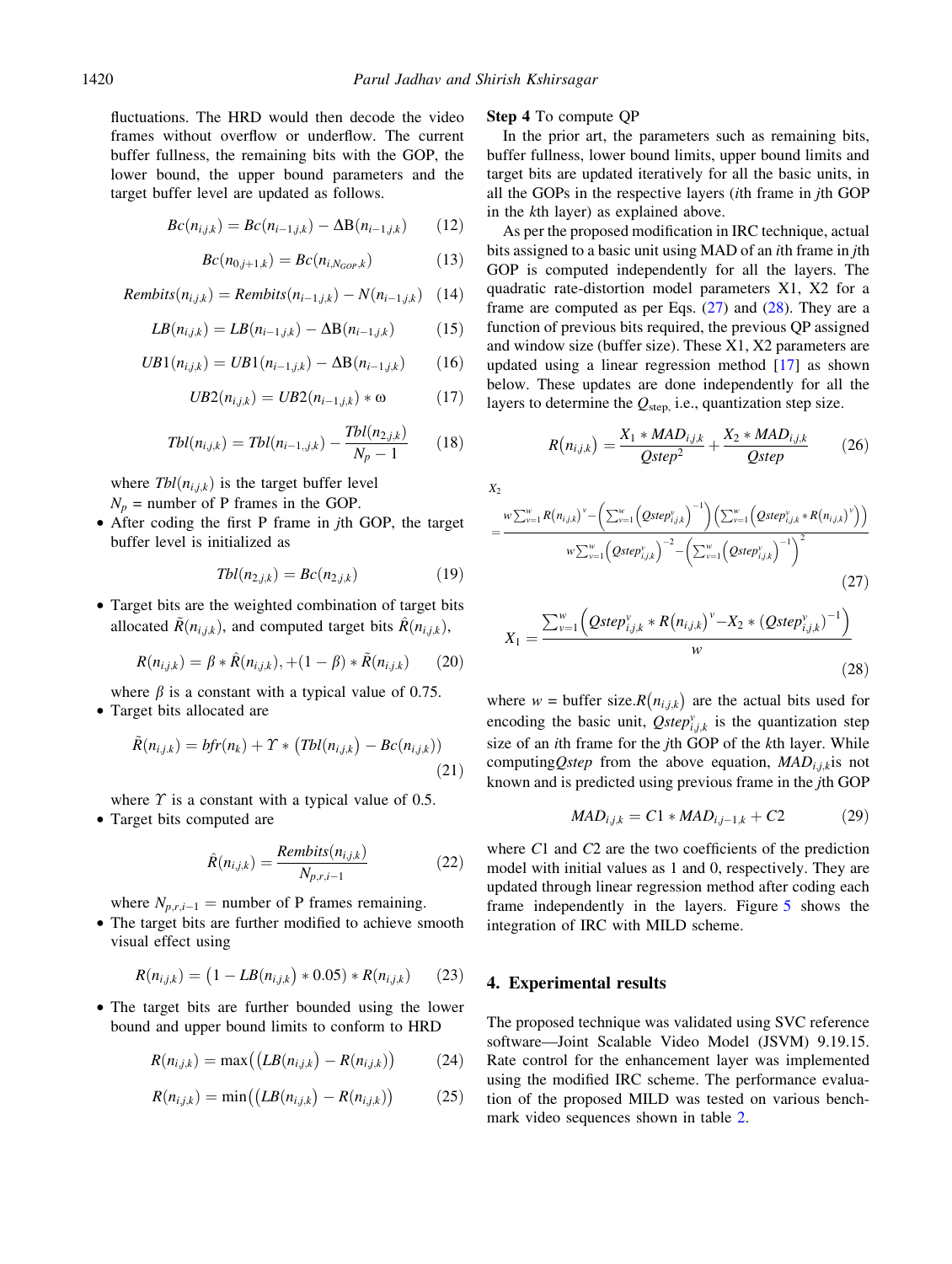

Figure 5. System structure of modified IRC algorithm with MILD.

Table 2. Video sequences and motion type.

| Test sequence     | Motion                                    |
|-------------------|-------------------------------------------|
| Four people       | Head and shoulder                         |
| Kristen and       |                                           |
| Sara              |                                           |
| Stockholms        | Panoramic                                 |
| Shields           |                                           |
| Ice.              | <b>Fast motion</b>                        |
| <b>Basketball</b> |                                           |
| drive             |                                           |
| Kimono            | Background and object moving in opposite. |
| Park run          | direction                                 |

Table 3. Summary of simulation parameters for configuration file.

| Simulation parameter                | Setting        |  |
|-------------------------------------|----------------|--|
| Base layer mode                     | AVC compatible |  |
| GOP size                            | 16             |  |
| Base mode flag                      | 1/0            |  |
| Inter-layer residue prediction flag | 1/0            |  |
| Inter-layer motion prediction flag  | 1/0            |  |

These video sequences are indicative, and analysis can be further extended for different test sequences. The following video test sequences with varying spatial resolution and carrying different motion were tested.

Implementation was carried for four spatial layers:

- a. enhancement layer3 L3; HD-Resolution:  $1280 \times 720$ ; target bit rate: 1984 kbps
- b. enhancement layer2 L2;4CIF-Resolution:  $704 \times 576$ ; target bit rate: 1344 kbps
- c. enhancement layer1 L1;CIF-Resolution:  $324 \times 288$ ; target bit rate: 704 kbps
- d. base layer L0; OCIF Resolution:  $176 \times 144$ ; Target Bit rate: 64 kbps.

For each layer, the difference between the target bit rates is set at 640 kbps for experimentation purpose. Analysis can further be carried out for different combinations of bit rates.

The input parameters in the configuration file for the JSVM 9.19.15 reference software were modified from their default values as shown in table 3.

The base mode flag, inter-layer residue flag, and interlayer motion flag are set to 1 to enable EILD and are set to 0 to enable MILD—the proposed scheme. The base layer is encoded using H.264AVC mode for both the techniques.

Table 4 compares the PSNR achieved by the MILD and EILD for four spatially enhanced layers. The PSNR of the base layer is the same for both the techniques since it is encoded as H.264AVC single layer. However, PSNR for the layers 1–3 using the proposed technique is greater than the existing technique in general. Also, PSNR for fast moving video sequences is on a lower side for both the techniques, which can be improved by allocating more target bits.

The fluctuations in bit rate for the video sequences mentioned above are as shown in figure 6. M-Lx represents MILD and E-Lx represents EILD with  $x$  representing layer number. The IRC scheme used for both these techniques adaptively changes the QP. For base layer both these

Table 4. Performance comparison for modified inter-layer dependency and the existing inter-layer dependency.

| Test sequences   | Layer $0$ PSNR $-$ dB |          | Layer $1$ PSNR $-$ dB |          | Layer 2 $PSNR - dB$ |          | Layer $3$ PSNR $-$ dB |          |
|------------------|-----------------------|----------|-----------------------|----------|---------------------|----------|-----------------------|----------|
|                  | Existing              | Proposed | Existing              | Proposed | Existing            | Proposed | Existing              | Proposed |
| Four people      | 32.72                 | 32.72    | 37.86                 | 37.85    | 36.25               | 38.47    | 36.25                 | 36.31    |
| Kristen and Sara | 35.01                 | 35.01    | 39.85                 | 41.19    | 38.15               | 40.17    | 38.28                 | 39.54    |
| Stockholm        | 32.87                 | 32.87    | 32.75                 | 34.43    | 29.27               | 30.59    | 28.65                 | 29.65    |
| <b>Shields</b>   | 29.46                 | 29.46    | 29.63                 | 31.20    | 26.07               | 28.48    | 22.94                 | 25.99    |
| Ice              | 28.50                 | 28.50    | 34.05                 | 36.89    | 35.25               | 37.96    | 36.94                 | 39.06    |
| Basketball drive | 25.99                 | 25.99    | 28.73                 | 31.12    | 29.13               | 30.35    | 29.19                 | 29.28    |
| Kimono           | 28.29                 | 28.29    | 30.48                 | 32.30    | 30.47               | 30.90    | 30.80                 | 30.84    |
| Park run         | 25.54                 | 25.54    | 24.72                 | 26.62    | 22.50               | 23.54    | 19.97                 | 20.81    |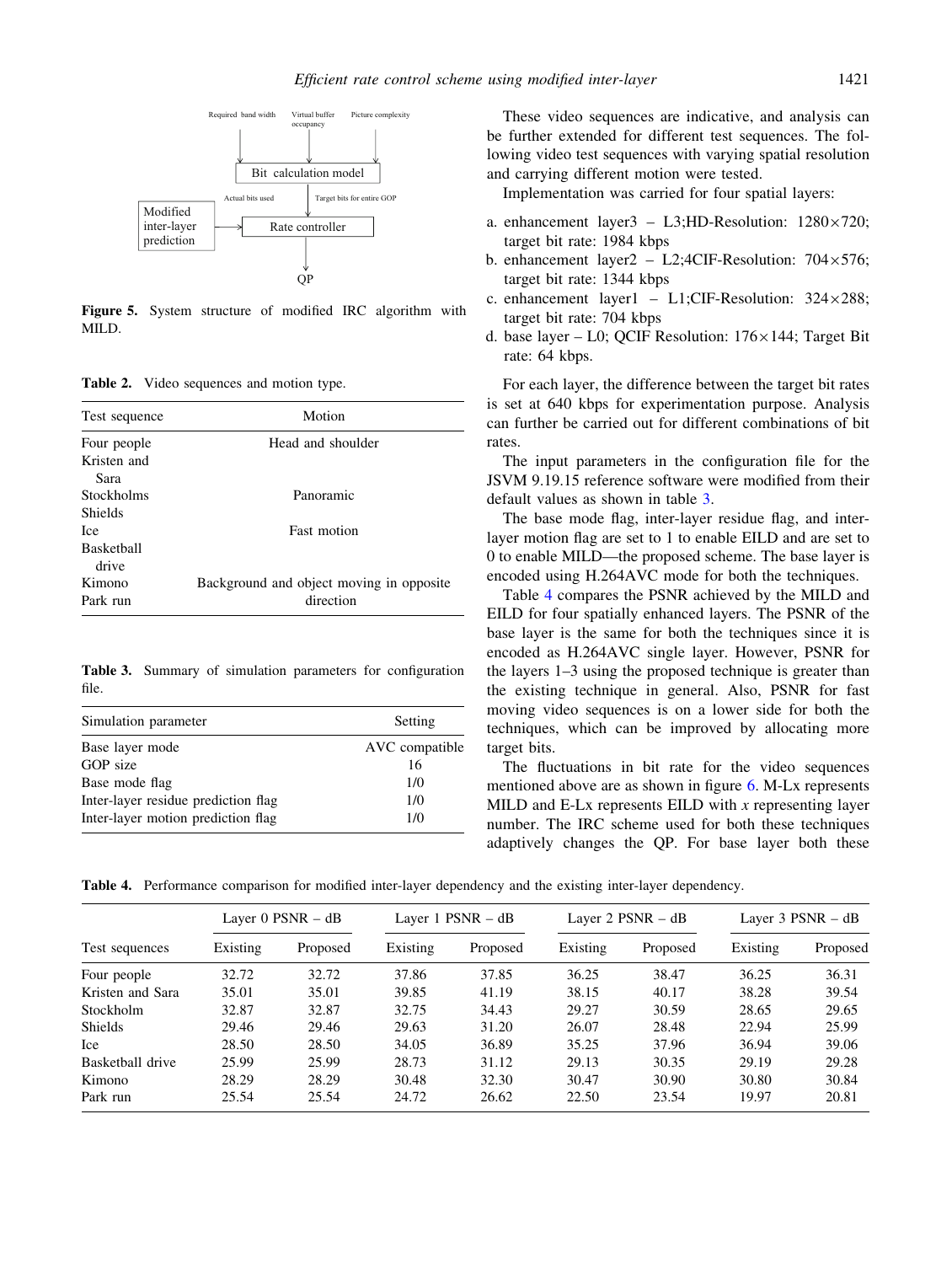

Figure 6. Comparative analysis of achieved bit rate using existing and proposed modified inter-layer dependency scheme.

schemes provide similar bit rate control. With the increase in enhancement layers, the bits required for encoding the up-sampled motion vectors and residue data also increases, especially for video sequences having slow motion.

Figure 7 shows the coding efficiency for L1, L2 and L3 enhancement layers using MILD and EILD schemes with modified IRC. The base layer's bit rate was set to 96 kbps

for Kristen and Sara and 384 kbps for basketball drive video sequence as suggested by JVT-test conditions [2]. It can be observed that coding efficiency is maintained or improved using MILD for slow sequence – Kristen and Sara and fast sequences – basketball drive.

Table 5 indicates that the computational performance for MILD scheme is at par or better for some of the video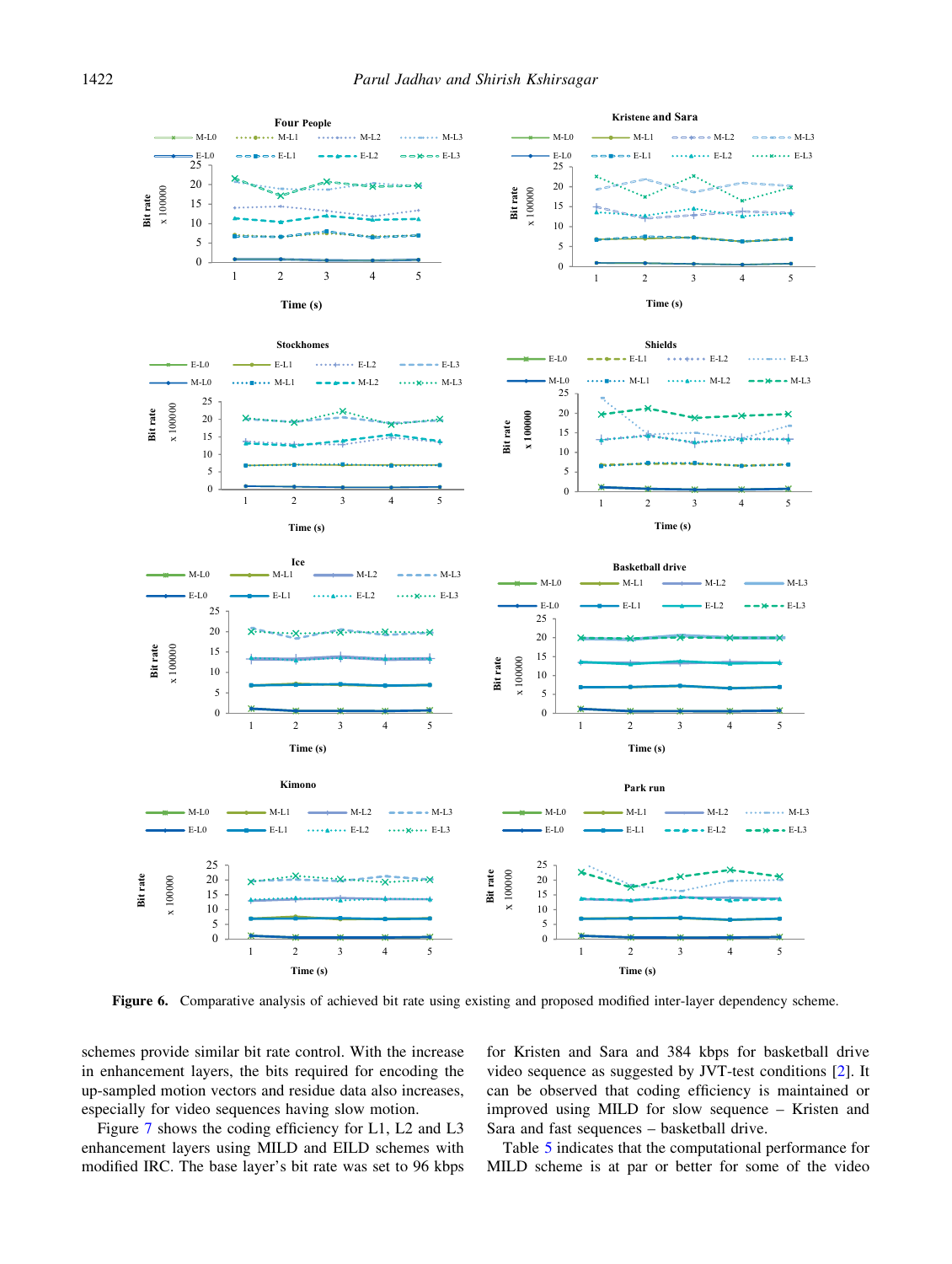

Figure 7. Comparison of MILD and EILD for enhancement layer coding efficiency. (a) L1-Kristene and Sara, CIF. (b) L2-Kristene and Sara, 4CIF. (c) L3-Kristene and Sara, HD. (d) L1-Basketball drive, CIF. (e) L2-Basketball drive, 4CIF. (f) L3-Basketball drive, HD.

| Table 5. |  |  | Analysis of reduction in time. |  |  |
|----------|--|--|--------------------------------|--|--|
|----------|--|--|--------------------------------|--|--|

| Video sequence   | Time (ms) EILD – $T_{FID}$ | Time (ms) MILD – $T_{MID}$ | Reduction in time= $((T_{EILD} - T_{MILD})/T_{EILD}) * 100\%)$ |
|------------------|----------------------------|----------------------------|----------------------------------------------------------------|
| Four people      | 1725090                    | 1555548                    | 9.828009                                                       |
| Kristen and Sara | 1490108                    | 1630361                    | $-9.41227$                                                     |
| Stockholm        | 1712573                    | 1821318                    | $-6.3498$                                                      |
| <b>Shields</b>   | 1768882                    | 1950281                    | $-10.255$                                                      |
| <b>Ice</b>       | 3570789                    | 2077062                    | 41.83185                                                       |
| Basketball drive | 2219020                    | 2148077                    | 3.197042                                                       |
| Kimono           | 1774351                    | 2070942                    | $-16.7155$                                                     |
| Parkrun          | 2423424                    | 2245781                    | 7.330248                                                       |

sequences than EILD scheme. It is seen that the performance is improved between 3% and 41% for four video sequences, whereas it marginally degrades between 6% and 9% for two sequences and for the remaining two it degrades between 10% and 16%. The video sequences with more homogeneous regions and having fast motions show improvement in performance. Hence, the base layers MB modes are the best suitable in such cases. These illustrative results are based on experiments conducted on SVC reference software – Joint Scalable Video Model (JSVM) 9.19.15.